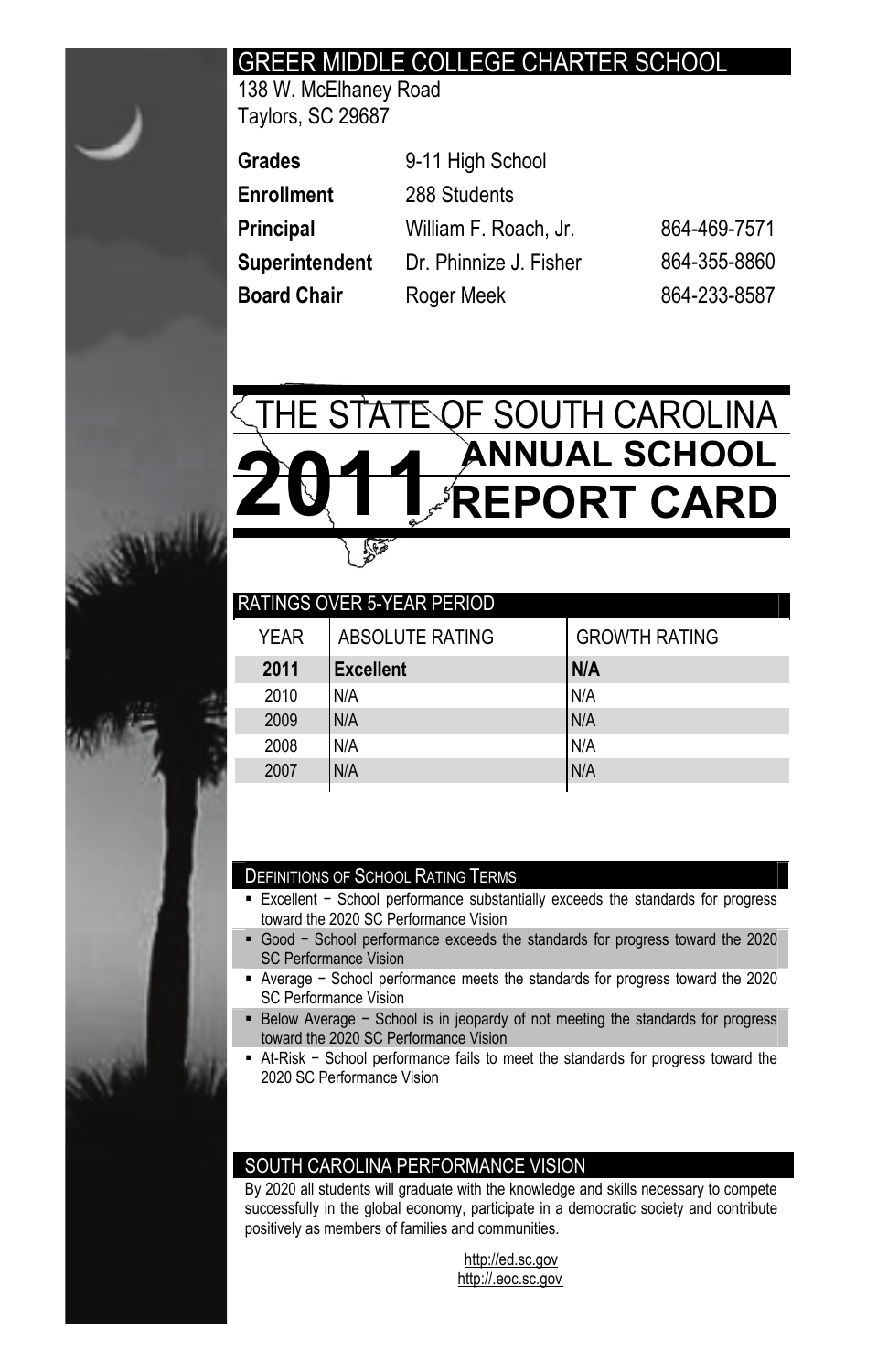| ABSOLUTE RATINGS OF HIGH SCHOOLS WITH STUDENTS LIKE OURS        |  |  |  |  |  |  |
|-----------------------------------------------------------------|--|--|--|--|--|--|
| At-Risk<br>Excellent<br><b>Below Average</b><br>Good<br>Average |  |  |  |  |  |  |
|                                                                 |  |  |  |  |  |  |

\* Ratings are calculated with data available by 11/09/2011.

| High School Assessment Program (HSAP) Exam Passage Rate: Second Year Students   |       |       |       |       |       |       |  |
|---------------------------------------------------------------------------------|-------|-------|-------|-------|-------|-------|--|
| <b>High Schools with</b><br><b>Our High School</b><br><b>Students Like Ours</b> |       |       |       |       |       |       |  |
| Percent                                                                         | 2009  | 2010  | 2011  | 2009  | 2010  | 2011  |  |
| Passed 2 subtests (%)                                                           | 71.4% | 96.6% | 94.3% | 91.5% | 96.6% | 96.2% |  |
| Passed 1 subtest (%)                                                            | 28.6% | 3.4%  | 5.7%  | 6.4%  | 2.6%  | 3.1%  |  |
| Passed no subtests (%)                                                          | N/A   | N/A   | N/A   | 3.1%  | 1.8%  | 2.1%  |  |

| HSAP Passage Rate by Spring 2011 |                 |                                      |  |  |  |  |  |
|----------------------------------|-----------------|--------------------------------------|--|--|--|--|--|
|                                  | Our High School | High Schools with Students Like Ours |  |  |  |  |  |
| Percent                          | $100.0\%$       | 99.2%                                |  |  |  |  |  |

| <b>Four-Year Cohort Graduation Rate</b> |         |                 |       |                                      |  |  |  |
|-----------------------------------------|---------|-----------------|-------|--------------------------------------|--|--|--|
|                                         |         | Our High School |       | High Schools with Students Like Ours |  |  |  |
|                                         | $2010*$ | 2011            | 2010  | 2011                                 |  |  |  |
| Number of Students in Four-Year Cohort  |         |                 | 249   | 170                                  |  |  |  |
| Number of Graduates in Cohort           |         |                 | 225   | 159                                  |  |  |  |
| Rate                                    | 0.0%    | 0.0%            | 81.5% | 76.1%                                |  |  |  |
| * Jood to oplought aurrant AVD          |         |                 |       |                                      |  |  |  |

d to calculate current AYP.

## Five-Year Graduation Rate

|                               | Our High School |      | High Schools with Students Like Ours |       |
|-------------------------------|-----------------|------|--------------------------------------|-------|
|                               | 2011<br>2010    |      | 2010                                 | 2011  |
| Number of Students in Cohort  | N/A             |      | N/A                                  | 179   |
| Number of Graduates in Cohort | N/A             |      | N/A                                  | 167   |
| Rate                          | N/A             | 0.0% | N/A                                  | 75.5% |

## End of Course Tests

| Percent of tests with scores of 70 or above on: | <b>Our High School</b> | <b>High Schools with Students Like</b><br>Ours* |
|-------------------------------------------------|------------------------|-------------------------------------------------|
| Algebra 1/Math for the Technologies 2           | 89.6%                  | 94.3%                                           |
| English 1                                       | 92.4%                  | 93.9%                                           |
| Biology 1/Applied Biology 2                     | 90.4%                  | 94.3%                                           |
| <b>Physical Science</b>                         | 85.3%                  | 86.9%                                           |
| US History and the Constitution                 | 45.5%                  | 71.5%                                           |
| All Tests                                       | 84.3%                  | 88.6%                                           |

\* High Schools with Poverty Indices of no more than 5% above or below the index for this school.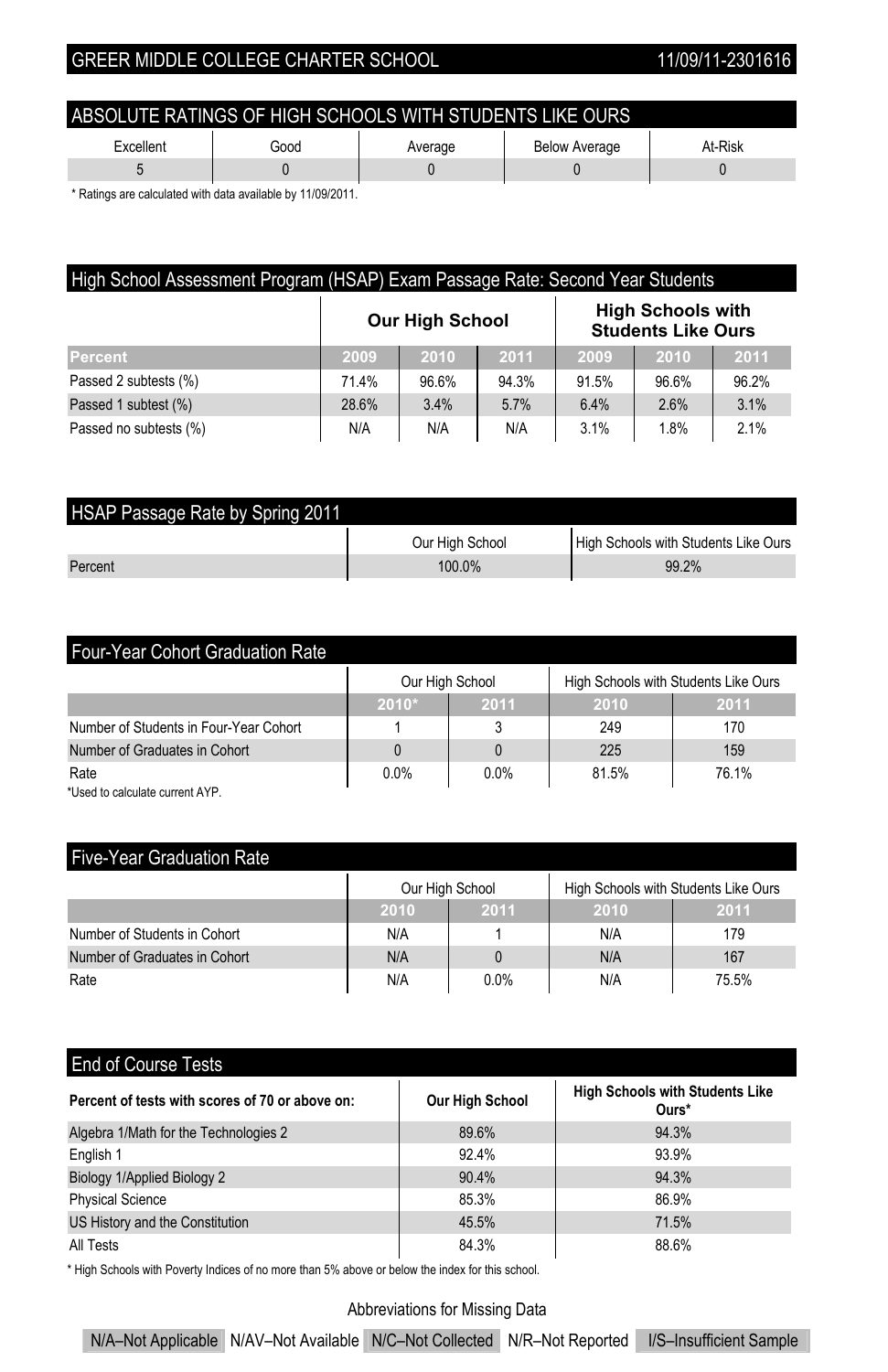| GREER MIDDLE COLLEGE CHARTER SCHOOL |  |  |
|-------------------------------------|--|--|
|                                     |  |  |

School Profile

11/09/11-2301616

|                                                                                 | Our School | Change from Last Year | <b>High Schools</b><br>with Students<br>Like Ours | Median<br>High<br>School |
|---------------------------------------------------------------------------------|------------|-----------------------|---------------------------------------------------|--------------------------|
| Students (n=288)                                                                |            |                       |                                                   |                          |
| Retention rate                                                                  | 3.2%       | Up from 0.5%          | 14%                                               | 34%                      |
| Attendance rate                                                                 | 98.3%      | Up from 96.3%         | 98.3%                                             | 95.0%                    |
| Served by gifted and talented program                                           | 10.1%      | Up from 0.0%          | 26.7%                                             | 12 4%                    |
| With disabilities other than speech                                             | 7.5%       | Down from 10.9%       | 4.8%                                              | 9.9%                     |
| Older than usual for grade                                                      | 2.5%       | Down from 3.1%        | 2.2%                                              | 7.1%                     |
| Out-of-school suspensions or expulsions for violent<br>and/or criminal offenses | 0.0%       | Down from 3.7%        | 1.0%                                              | 0.9%                     |
| Enrolled in AP/IB programs                                                      | 0.0%       | N/R                   | 25.1%                                             | 13.0%                    |
| Successful on AP/IB exams                                                       | N/A        | N/A                   | 78.2%                                             | 51.7%                    |
| Eligible for LIFE Scholarship                                                   | N/R        | N/R                   | 43.8%                                             | 30.1%                    |
| Annual dropout rate                                                             | 0.0%       | No Change             | 0.0%                                              | 2.5%                     |
| Career/technology students in co-curricular<br>organizations                    | 0.0%       | No Change             | $0.0\%$                                           | 2.9%                     |
| Enrollment in career/technology courses                                         | 128        | Up from 88            | 173                                               | 419                      |
| Students participating in work-based experiences                                | 0.4%       | Up from 0.0%          | 8.9%                                              | 7.2%                     |
| Career/technology students attaining technical skills                           | 99.2%      | Up from 98.9%         | 97.7%                                             | 83.0%                    |
| Career/technology completers placed                                             | N/A        | N/A                   | 99.2%                                             | 98.4%                    |
| Teachers (n=18)                                                                 |            |                       |                                                   |                          |
| Teachers with advanced degrees                                                  | 72.2%      | Down from 76.9%       | 67.0%                                             | 61.1%                    |
| Continuing contract teachers                                                    | 22.2%      | Down from 23.1%       | 84.7%                                             | 80.6%                    |
| Teachers returning from previous year                                           | N/A        | N/A                   | 91.4%                                             | 86.5%                    |
| Teacher attendance rate                                                         | 98.1%      | Down from 99.4%       | 96.9%                                             | 95.5%                    |
| Average teacher salary*                                                         | \$42.345   | Down 7.0%             | \$46.560                                          | \$46.884                 |
| Professional development days/teacher                                           | 6.1 days   | Down from 15.3 days   | $6.2$ days                                        | $10.0$ days              |
| School                                                                          |            |                       |                                                   |                          |
| Principal's years at school                                                     | 1.0        | Down from 20          | 3.0                                               | 40                       |
| Student-teacher ratio in core subjects                                          | 22.8 to 1  | Up from 20.0 to 1     | 26.4 to 1                                         | 26.5 to 1                |
| Prime instructional time                                                        | 96.1%      | Up from 95.0%         | 93.8%                                             | 89.3%                    |
| Dollars spent per pupil**                                                       | \$6,454    | Down 26.0%            | \$7,169                                           | \$7,804                  |
| Percent of expenditures for teacher salaries**                                  | 68.4%      | Up from 68.0%         | 63.0%                                             | 58.0%                    |
| Percent of expenditures for instruction**                                       | 72.6%      | Up from 72.0%         | 65.0%                                             | 60.6%                    |
| Opportunities in the arts                                                       | Poor       | No Change             | Excellent                                         | Excellent                |
| <b>SACS</b> accreditation                                                       | Yes        | No Change             | Yes                                               | Yes                      |
| Parents attending conferences                                                   | 99.9%      | Down from 100.0%      | 99.3%                                             | 97.3%                    |
| Character development program                                                   | Excellent  | No Change             | Good                                              | Good                     |
| Modern language program assessment                                              | N/A        | N/A                   | N/A                                               | Good                     |
| Classical language program assessment                                           | N/A        | N/A                   | N/A                                               | Good                     |

\* Includes current year teachers contracted for 185 or more days.

\*\* Prior year audited financial data are reported.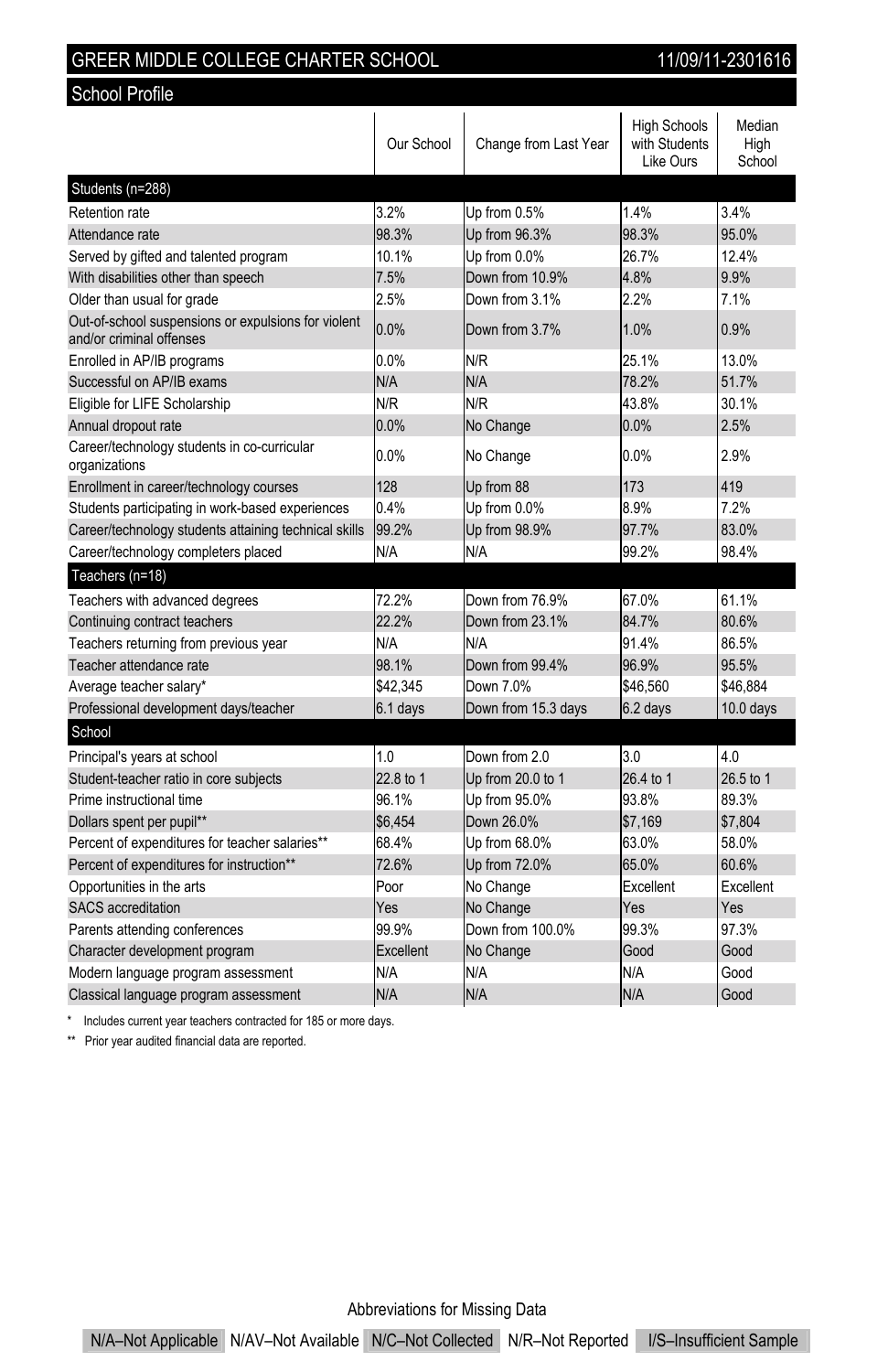Performance By Student Groups

|                                   |     | <b>HSAP Passage Rate by</b><br>Spring 2011 | <b>End of Course Tests</b><br>Passage Rate |       |     | On-time Graduation Rate, 2010<br>For AYP |                             |
|-----------------------------------|-----|--------------------------------------------|--------------------------------------------|-------|-----|------------------------------------------|-----------------------------|
|                                   | n   | $\%$                                       | t                                          | $\%$  | n   | $\%$                                     | Met AYP<br><b>Objective</b> |
| All Students                      | 3   | 100.0%                                     | 396                                        | 84.3% | 1   | 0.0%                                     | N/A                         |
| Gender                            |     |                                            |                                            |       |     |                                          |                             |
| Male                              | N/A | N/A                                        | 187                                        | 87.2% | N/A | N/A                                      | N/A                         |
| Female                            | N/A | N/A                                        | 203                                        | 82.3% | N/A | N/A                                      | N/A                         |
| Racial/Ethnic Group               |     |                                            |                                            |       |     |                                          |                             |
| White                             | N/A | N/A                                        | 339                                        | 85.8% | N/A | N/A                                      | N/A                         |
| African American                  | N/A | N/A                                        | 43                                         | 74.4% | N/A | N/A                                      | N/A                         |
| Asian/Pacific Islander            | N/A | N/A                                        | N/A                                        | N/A   | N/A | N/A                                      | N/A                         |
| Hispanic                          | N/A | N/A                                        | N/A                                        | N/A   | N/A | N/A                                      | N/A                         |
| American Indian/Alaskan           | N/A | N/A                                        | N/A                                        | N/A   | N/A | N/A                                      | N/A                         |
| <b>Disability Status</b>          |     |                                            |                                            |       |     |                                          |                             |
| <b>Disabled</b>                   | N/A | N/A                                        | 33                                         | 81.8% | N/A | N/A                                      | N/A                         |
| <b>Migrant Status</b>             |     |                                            |                                            |       |     |                                          |                             |
| Migrant                           | N/A | N/A                                        | N/A                                        | N/A   | N/A | N/A                                      | N/A                         |
| <b>English Proficiency</b>        |     |                                            |                                            |       |     |                                          |                             |
| <b>Limited English Proficient</b> | N/A | N/A                                        | N/A                                        | N/A   | N/A | N/A                                      | N/A                         |
| Socio-Economic Status             |     |                                            |                                            |       |     |                                          |                             |
| Subsidized meals                  | N/A | N/A                                        | 19                                         | 84.2% | N/A | N/A                                      | N/A                         |

NOTE: n=number of students on which percentage is calculated; t=number of tests taken.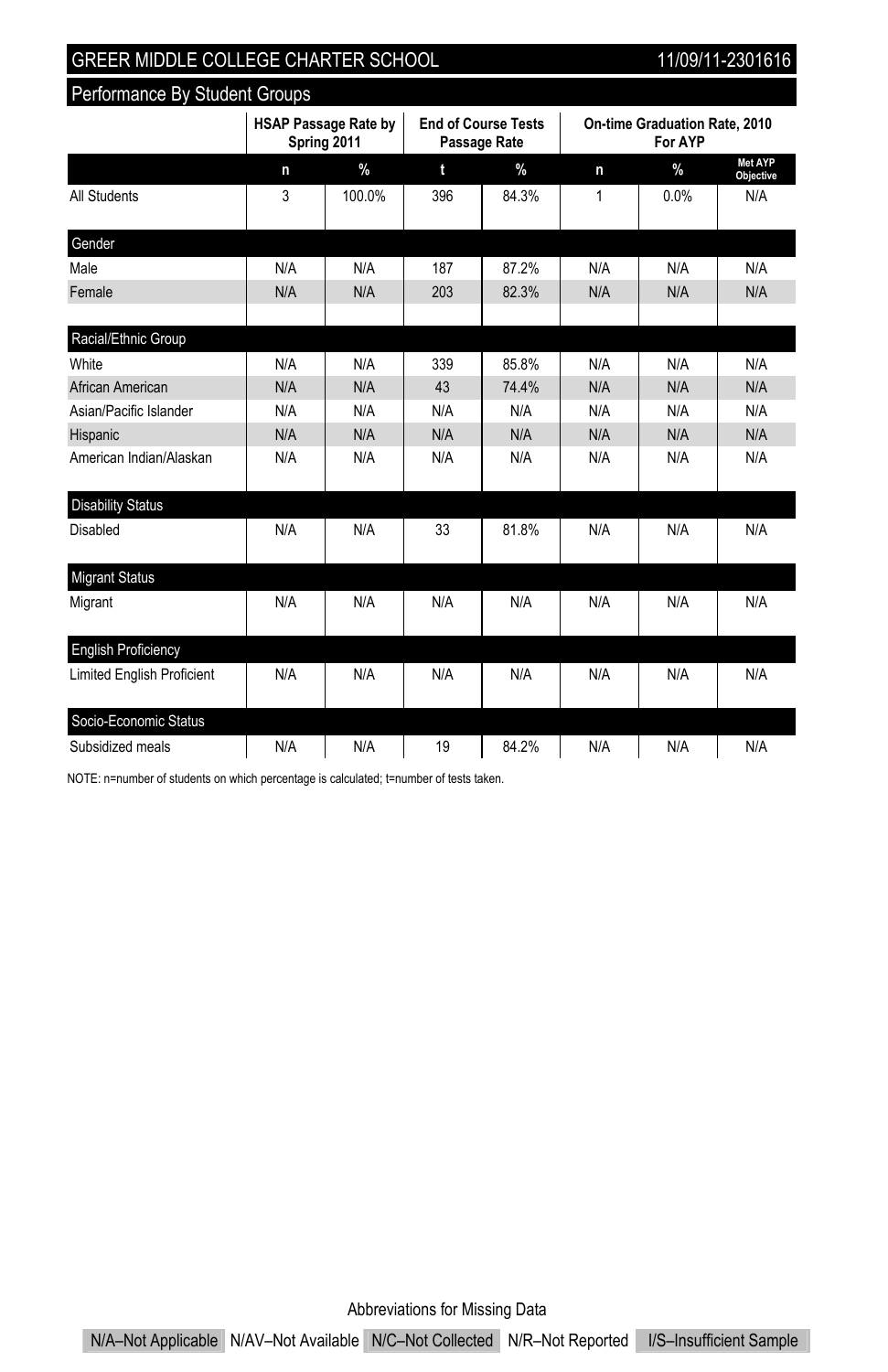#### Report of Principal and School Improvement Council

Greer Middle College Charter High School (GMC) is located on the Greer campus of Greenville Technical College in Northern Greenville County. GMC opened its doors in the fall of 2008 with approximately 100 freshmen. The school has continued to grow and add a class each year. The upcoming school year will bring the school's first graduating class.

Greer Middle College has built a number of support systems into the daily life of the school. The school operates on an A/B schedule which allows students the opportunity to earn eight credits a year. With a maximum of 400 students, the staff at GMC can spend time identifying strengths and weaknesses for each student and help prevent students from falling through the cracks. GMC also provides academic assistance after school for students to receive additional help from their teachers.

Greer Middle College has also implemented several initiatives that provide support to help students be successful. Some of these initiatives include project-based learning, a school wide honor code, an advisory system, and collaboration with college instructors. With our continuous evaluation of where are students are academically we are able to better meet their needs.

During the 2010-2011 school year, Greer Middle College students completed over 300 college courses through Greenville Technical College with over a 92% passage rate. As GMC continues to grow, these numbers will continue to increase. GMC was also one of only three high schools in Greenville County to make AYP this past year.

Greer Middle College has established strong partnerships with Greenville Technical College, the Middle College National Consortium, other charter schools across the State and Nation, and the Greer Chamber of Commerce. Along with these strong partnerships, Greer Middle College strives to prepare our students to not only be life long learners, but also active and productive members of our society.

David Dolge, Board Chair William F. Roach, Jr., Principal

| Evaluations by Teachers, Students and Parents          |                 |           |          |  |  |  |  |
|--------------------------------------------------------|-----------------|-----------|----------|--|--|--|--|
|                                                        | <b>Teachers</b> | Students* | Parents* |  |  |  |  |
| Number of surveys returned                             | 19              | 70        | 47       |  |  |  |  |
| Percent satisfied with learning environment            | 100.0%          | 92.9%     | 932%     |  |  |  |  |
| Percent satisfied with social and physical environment | 100.0%          | 88.4%     | 86.7%    |  |  |  |  |
| Percent satisfied with school-home relations           | 100.0%          | 91.4%     | 80.4%    |  |  |  |  |

\* Only eleventh grade students and their parents were included. For schools without grade eleven, only the highest grade was included.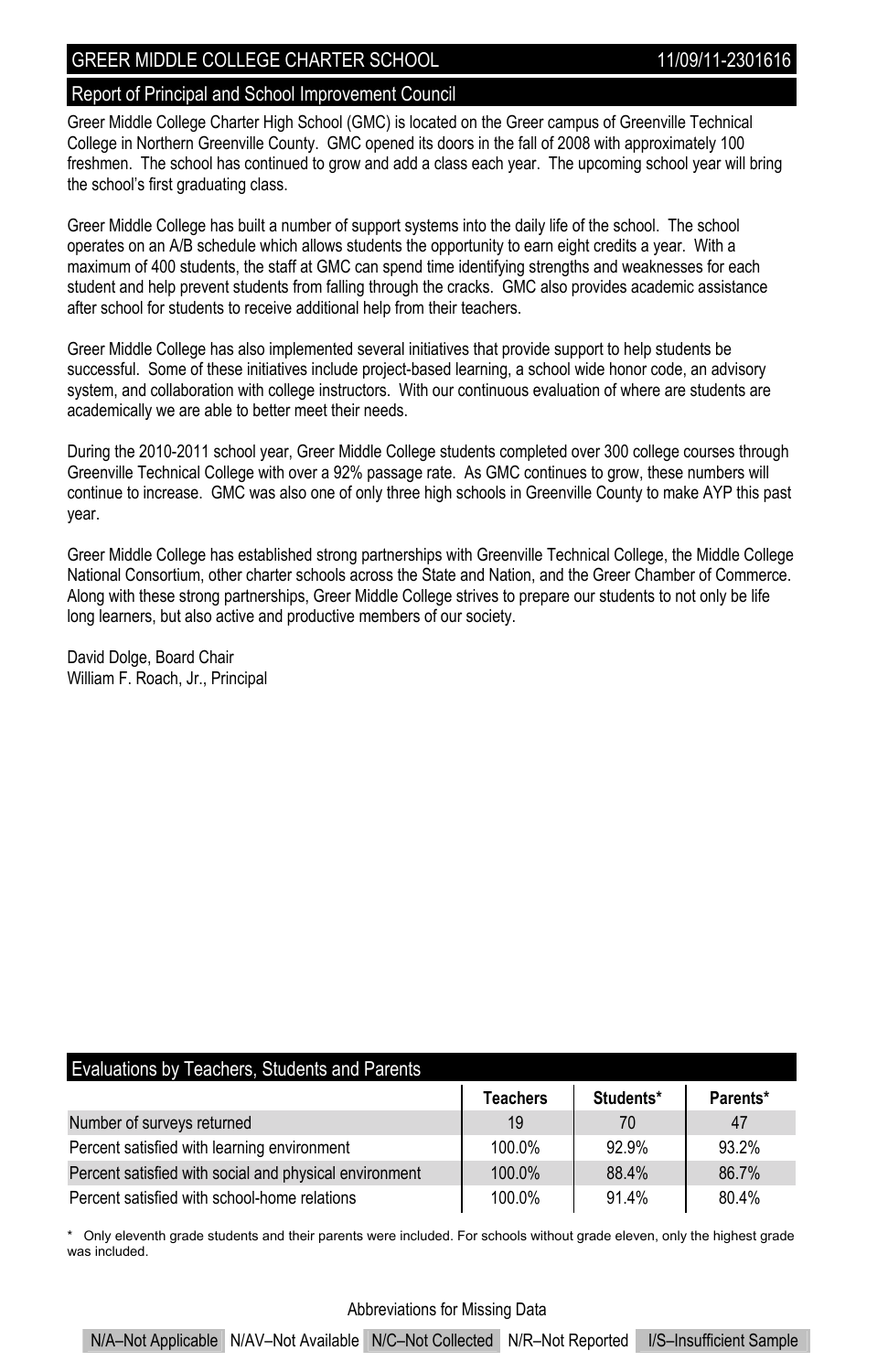#### No Child Left Behind

### School Adequate Yearly Progress The Contract of the School Adequate Yes

This school met 9 out of 9 objectives. The objectives included student performance, graduation rate or student attendance, and participation in the state testing program.

Definition: As required by the United States Department of Education, Adequate Yearly Progress specifies that the<br>statewide target is met for "All Students" and for the following subgroups: Racial/Ethnic, Subsidized Meals, and Limited English Proficiency in the areas of English/Language Arts and Mathematics, as well as meeting the statewide target for "All Students" for attendance or graduation rate.

# School Improvement Status N/A

|              | School Improvement Key                                                                                                                                                                                   |
|--------------|----------------------------------------------------------------------------------------------------------------------------------------------------------------------------------------------------------|
| NI           | Newly Identified-The school missed adequate yearly progress (AYP) for two years. Sanction: Offer school choice.                                                                                          |
| CSI          | Continuing School Improvement-The school missed AYP for three years. Sanctions: Continue school choice and<br>implement supplemental services.                                                           |
| СA           | Corrective Action-The school missed AYP for four years. Sanction: Continue school choice and supplemental<br>services. The school district takes a corrective action.                                    |
| <b>RP</b>    | Plan to Restructure-Sanctions: Continue school choice and supplemental services. Develop a plan to restructure. If<br>the school misses AYP the next year, the school implements the restructuring plan. |
| R.           | Restructure-The school missed AYP after two years of corrective action. Sanctions: Implement the restructuring plan.<br>Continue school choice and supplemental services.                                |
| <b>DELAY</b> | The school met AYP in all subgroups and the indicator for one year, thus the delay provision applies. The school<br>remains in the same status as last year and is referred to as in "Delay."            |
| <b>HOLD</b>  | The school made progress for one year in the subject area that identified the school for school improvement. The<br>school remains in the same status as last year and is referred to as in "Hold."      |

### Teacher Quality Data

|                                                                         | <b>Our District</b> | <b>State</b> |
|-------------------------------------------------------------------------|---------------------|--------------|
| Classes in low poverty schools not taught by highly qualified teachers  | $1.7\%$             | $1.7\%$      |
| Classes in high poverty schools not taught by highly qualified teachers | $1.1\%$             | $4.4\%$      |

|         | <b>Objective</b>                                    |
|---------|-----------------------------------------------------|
| $0.0\%$ | No                                                  |
|         | <b>State Objective</b><br><b>Our School</b><br>8.7% |

Abbreviations for Missing Data

N/A–Not Applicable N/AV–Not Available N/C–Not Collected N/R–Not Reported I/S–Insufficient Sample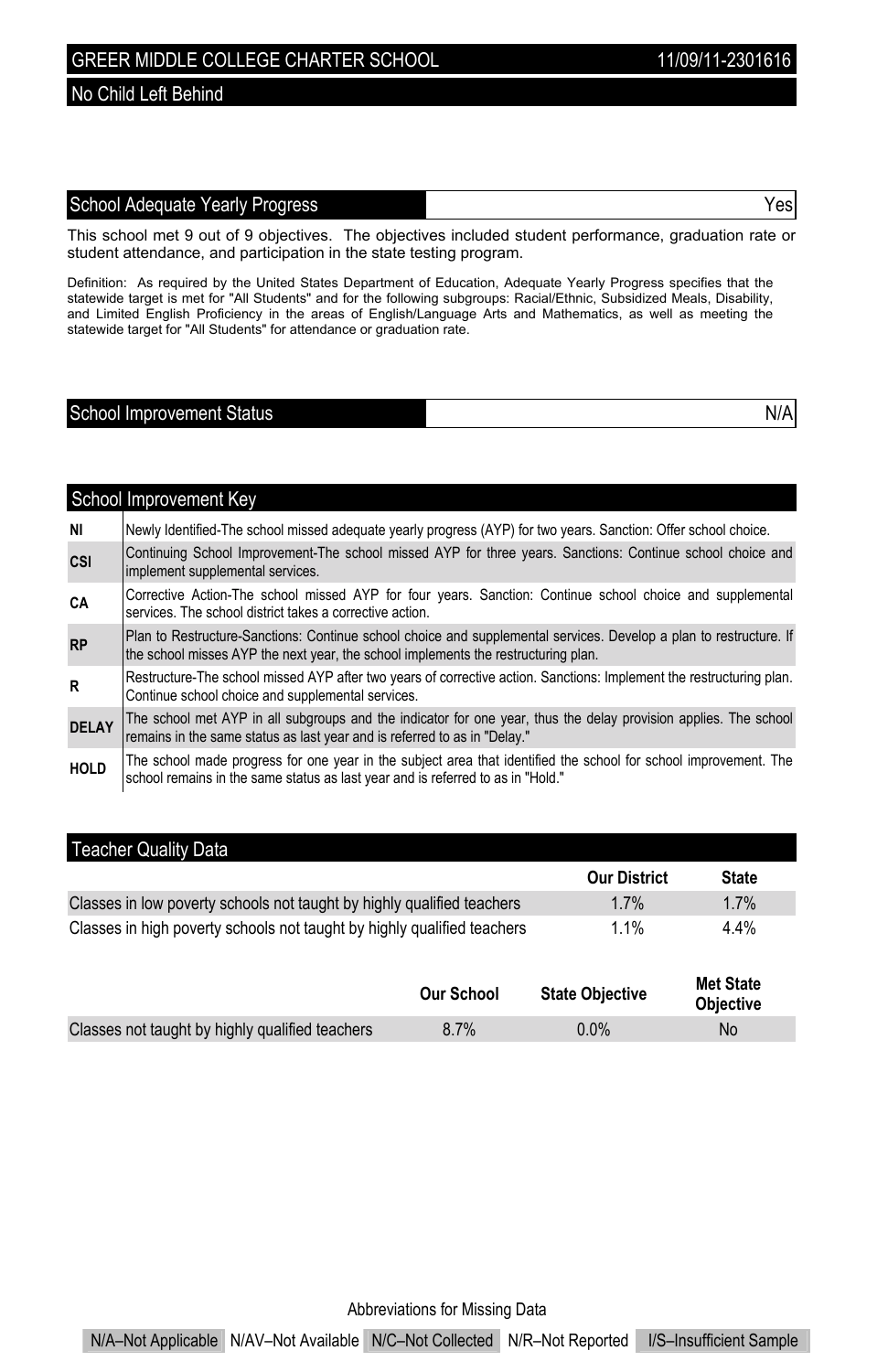| <u><u>.</u></u>                                                                      |                                  |                         |                         |                         |                                    |                         |                                     |                                       |                                    |                              |                                |
|--------------------------------------------------------------------------------------|----------------------------------|-------------------------|-------------------------|-------------------------|------------------------------------|-------------------------|-------------------------------------|---------------------------------------|------------------------------------|------------------------------|--------------------------------|
| <b>HSAP Performance By Group</b>                                                     |                                  |                         |                         |                         |                                    |                         |                                     |                                       |                                    |                              |                                |
|                                                                                      | Day of Testing<br>Enrollment 1st | % Tested                | Below Basic<br>వ్       | Basic<br>$\approx$      | % Proficient                       | % Advanced              | School % Proficient<br>or Advanced* | District % Proficient<br>or Advanced* | State % Proficient<br>or Advanced* | Performance<br>Objective Met | Objective Met<br>Participation |
| English/Language Arts - State Performance Objective = 71.3% (Proficient or Advanced) |                                  |                         |                         |                         |                                    |                         |                                     |                                       |                                    |                              |                                |
| <b>All Students</b>                                                                  | 106                              | 100.0                   | 1.0                     | 6.0                     | 32.0                               | 61.0                    | 94.0                                | 75.1                                  | 68.0                               | Yes                          | Yes                            |
| Male                                                                                 | 62                               | 100.0                   | 1.7                     | 5.1                     | 37.3                               | 55.9                    | 94.9                                | 70.3                                  | 63.1                               | N/A                          | N/A                            |
| Female                                                                               | 44                               | 100.0                   | N/A                     | 7.3                     | 24.4                               | 68.3                    | 92.7                                | 80.0                                  | 73.1                               | N/A                          | N/A                            |
| White                                                                                | 94                               | 100.0                   | 1.1                     | 4.5                     | 31.5                               | 62.9                    | 95.5                                | 85.5                                  | 79.4                               | Yes                          | Yes                            |
| African American                                                                     | 10                               | 100.0                   | N/A                     | N/A                     | N/A                                | N/A                     | N/A                                 | 54.2                                  | 51.7                               | I/S                          | $\mathsf{I} \mathsf{S}$        |
| Asian/Pacific Islander                                                               | 0                                | N/A                     | N/A                     | N/A                     | N/A                                | N/A                     | N/A                                 | 86.3                                  | 83.2                               | $\mathsf{I/S}$               | $\mathsf{I} \mathsf{S}$        |
| Hispanic                                                                             | $\overline{2}$                   | $\mathsf{I} \mathsf{S}$ | $\mathsf{I} \mathsf{S}$ | $\mathsf{I} \mathsf{S}$ | $\mathsf{I} \mathsf{S}$            | $\mathsf{I/S}$          | $\mathsf{I/S}$                      | 65.7                                  | 62.8                               | I/S                          | $\mathsf{I/S}$                 |
| American Indian/Alaskan                                                              | 0                                | N/A                     | N/A                     | N/A                     | N/A                                | N/A                     | N/A                                 | 72.7                                  | 66.4                               | $\mathsf{I/S}$               | $\mathsf{I/S}$                 |
| <b>Disabled</b>                                                                      | 12                               | 100.0                   | N/A                     | 41.7                    | 50.0                               | 8.3                     | 66.7                                | 24.1                                  | 22.8                               | I/S                          | $\mathsf{I/S}$                 |
| Migrant                                                                              | $\mathbf{0}$                     | N/A                     | N/A                     | N/A                     | N/A                                | N/A                     | N/A                                 | N/A                                   | I/S                                | N/A                          | N/A                            |
| <b>Limited English Proficient</b>                                                    | $\overline{0}$                   | N/A                     | N/A                     | N/A                     | N/A                                | N/A                     | N/A                                 | 48.0                                  | 45.1                               | I/S                          | $\mathsf{I} \mathsf{S}$        |
| Subsidized meals                                                                     | 4                                | $\mathsf{I/S}$          | $\mathsf{U}\mathsf{S}$  | $\mathsf{I/S}$          | $\mathsf{I/S}$                     | $\mathsf{U}\mathsf{S}$  | $\mathsf{I} \mathsf{S}$             | 58.4                                  | 54.7                               | $\mathsf{I/S}$               | $\mathsf{I/S}$                 |
| Mathematics - State Performance Objective = 70.0% (Proficient or Advanced)           |                                  |                         |                         |                         |                                    |                         |                                     |                                       |                                    |                              |                                |
| <b>All Students</b>                                                                  | 106                              | 100.0                   | 5.0                     | 18.0                    | 33.0                               | 44.0                    | 83.0                                | 67.5                                  | 62.3                               | Yes                          | Yes                            |
| Male                                                                                 | 62                               | 100.0                   | 1.7                     | 18.6                    | 37.3                               | 42.4                    | 86.4                                | 66.2                                  | 61.4                               | N/A                          | N/A                            |
| Female                                                                               | 44                               | 100.0                   | 9.8                     | 17.1                    | 26.8                               | 46.3                    | 78.0                                | 68.8                                  | 63.2                               | N/A                          | N/A                            |
| White                                                                                | 94                               | 100.0                   | 4.5                     | 14.6                    | 34.8                               | 46.1                    | 86.5                                | 78.7                                  | 75.3                               | Yes                          | Yes                            |
| African American                                                                     | 10                               | 100.0                   | N/A                     | N/A                     | N/A                                | N/A                     | N/A                                 | 42.6                                  | 42.9                               | I/S                          | I/S                            |
| Asian/Pacific Islander                                                               | $\mathbf{0}$                     | N/A                     | N/A                     | N/A                     | N/A                                | N/A                     | N/A                                 | 88.5                                  | 84.3                               | I/S                          | I/S                            |
| Hispanic                                                                             | $\overline{2}$                   | $\mathsf{I} \mathsf{S}$ | $\mathsf{I} \mathsf{S}$ | $\mathsf{I} \mathsf{S}$ | I/S                                | $\mathsf{I} \mathsf{S}$ | $\mathsf{I} \mathsf{S}$             | 60.2                                  | 59.4                               | I/S                          | $\mathsf{I} \mathsf{S}$        |
| American Indian/Alaskan                                                              | 0                                | N/A                     | N/A                     | N/A                     | N/A                                | N/A                     | N/A                                 | 90.9                                  | 64.1                               | $\mathsf{I/S}$               | $\mathsf{I/S}$                 |
| <b>Disabled</b>                                                                      | 12                               | 100.0                   | 16.7                    | 58.3                    | 25.0                               | N/A                     | 33.3                                | 21.2                                  | 21.5                               | I/S                          | $\mathsf{I} \mathsf{S}$        |
| Migrant                                                                              | 0                                | N/A                     | N/A                     | N/A                     | N/A                                | N/A                     | N/A                                 | N/A                                   | $\mathsf{U}\mathsf{S}$             | N/A                          | N/A                            |
| <b>Limited English Proficient</b>                                                    | $\mathbf{0}$                     | N/A                     | N/A                     | N/A                     | N/A                                | N/A                     | N/A                                 | 47.2                                  | 47.1                               | I/S                          | I/S                            |
| Subsidized meals                                                                     | $\overline{4}$                   | $\mathsf{I/S}$          | $\mathsf{U}\mathsf{S}$  | I/S                     | $\mathsf{I/S}$                     | $\mathsf{U}\mathsf{S}$  | I/S                                 | 51.1                                  | 48.5                               | $\mathsf{I/S}$               | $\mathsf{I} \mathsf{S}$        |
|                                                                                      |                                  |                         |                         |                         |                                    |                         |                                     |                                       |                                    |                              |                                |
| Biology 1/Applied Biology 2 (End-of-Course Test Performance by Group)                |                                  |                         |                         |                         |                                    |                         |                                     |                                       |                                    |                              |                                |
|                                                                                      |                                  |                         |                         |                         | 100 01 000 100 000 010 020 100 111 |                         |                                     |                                       |                                    | أحببنا                       |                                |

| Biology 1/Applied Biology 2 (End-of-Course Test Perfo <u>rmance by Group)</u> |                |                         |                         |                |                |                |                         |     |     |     |     |
|-------------------------------------------------------------------------------|----------------|-------------------------|-------------------------|----------------|----------------|----------------|-------------------------|-----|-----|-----|-----|
| <b>All Students</b>                                                           | 106            | 98.1                    | 20.2                    | 19.2           | 26.0           | 34.6           | 60.6                    | N/A | N/A | N/A | N/A |
| Male                                                                          | 62             | 100.0                   | 21.0                    | 17.7           | 22.6           | 38.7           | 61.3                    | N/A | N/A | N/A | N/A |
| Female                                                                        | 44             | 95.5                    | 19.0                    | 21.4           | 31.0           | 28.6           | 59.5                    | N/A | N/A | N/A | N/A |
| White                                                                         | 94             | 97.9                    | 17.4                    | 17.4           | 28.3           | 37.0           | 65.2                    | N/A | N/A | N/A | N/A |
| African American                                                              | 10             | $\mathsf{I} \mathsf{S}$ | $\mathsf{I/S}$          | $\mathsf{I/S}$ | $\mathsf{I/S}$ | $\mathsf{I/S}$ | $\mathsf{I/S}$          | N/A | N/A | N/A | N/A |
| Asian/Pacific Islander                                                        | 0              | N/A                     | N/A                     | N/A            | N/A            | N/A            | N/A                     | N/A | N/A | N/A | N/A |
| Hispanic                                                                      | $\overline{2}$ | $\mathsf{I} \mathsf{S}$ | $\mathsf{I} \mathsf{S}$ | I/S            | $\mathsf{I/S}$ | $\mathsf{I/S}$ | $\mathsf{I} \mathsf{S}$ | N/A | N/A | N/A | N/A |
| American Indian/Alaskan                                                       | 0              | N/A                     | N/A                     | N/A            | N/A            | N/A            | N/A                     | N/A | N/A | N/A | N/A |
| <b>Disabled</b>                                                               | 12             | 100.0                   | 50.0                    | 33.3           | 16.7           | N/A            | N/A                     | N/A | N/A | N/A | N/A |
| Migrant                                                                       | 0              | N/A                     | N/A                     | N/A            | N/A            | N/A            | N/A                     | N/A | N/A | N/A | N/A |
| <b>Limited English Proficient</b>                                             | $\mathbf{0}$   | N/A                     | N/A                     | N/A            | N/A            | N/A            | N/A                     | N/A | N/A | N/A | N/A |
| Subsidized meals                                                              | 4              | I/S                     | $\mathsf{I/S}$          | I/S            | I/S            | $\mathsf{I/S}$ | $\mathsf{U}\mathsf{S}$  | N/A | N/A | N/A | N/A |

\* Adjusted to account for natural variation in performance.

## Abbreviations for Missing Data

N/A–Not Applicable N/AV–Not Available N/C–Not Collected N/R–Not Reported I/S–Insufficient Sample